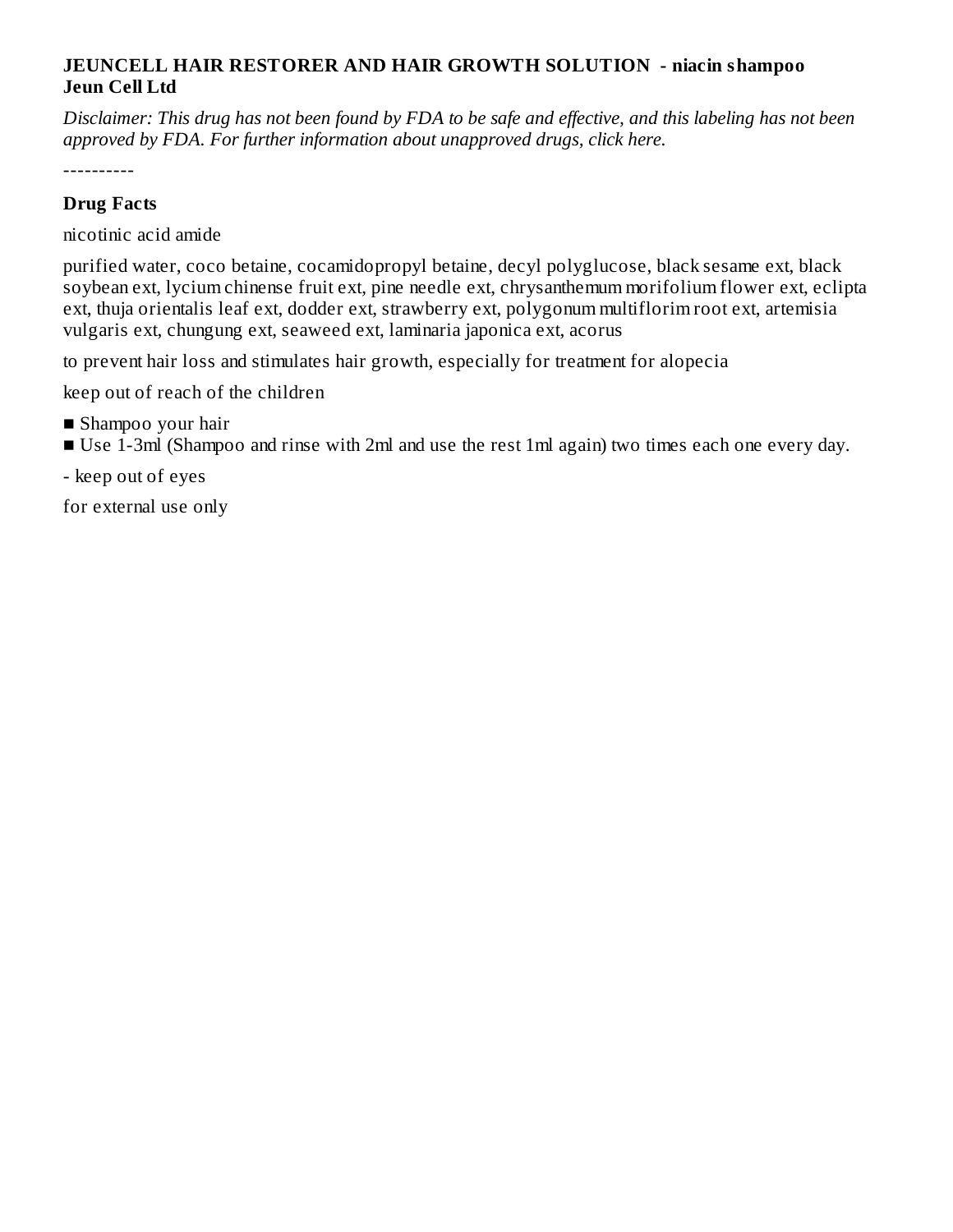## **JEUNCELL**

Hair-restorer &

Hair Growth Solution Shampoo (Acid balanced shampoo with natural substance)

#### **JEUNCELL**

Hair-restorer &

Hair Growth Solution Shampoo (Acid balanced shampoo with natural substance)



 $e$  300ml/3.38fl.oz

JEUNCELL CO., LTD.

Before use

Before use After use

MADE IN KOREA

# **JEUNCELL**

Hair-restorer & Hair Growth Solution

Shampoo (Acid balanced shampoo with natural

substance)

Effect/Efficacy:

Prevents hair loss

and stimulates hair

growth, especially

for treatment for

ringe with 2ml and use

the rest 1ml again) two

times each one every

Shake well before use.

**ATTENTION: Keep** 

out of eyes.

alopecia.

hair.

day.

## Components:

Purified Water, Coco Betaine. Cocamidopropyl Betaine, Decyl Polyglucose, Black Sesame EXT, Black Soybean EXT, Lycium Chinense Fruit EXT. Pine Needle EXT, Chrysanthemum Morifolium Flower EXT. Eclipta EXT. Thuja Orientalis USING: Shampoo your Leaf EX, Dodder EXT, Strawberry Use 1-3ml (Shampoo and EXT, Polygonum Multiflorum Root EXT, Artemisia Vulgaris EXT, Chungung EXT, Seaweed EXT, Laminaria Japonica EXT, Acorus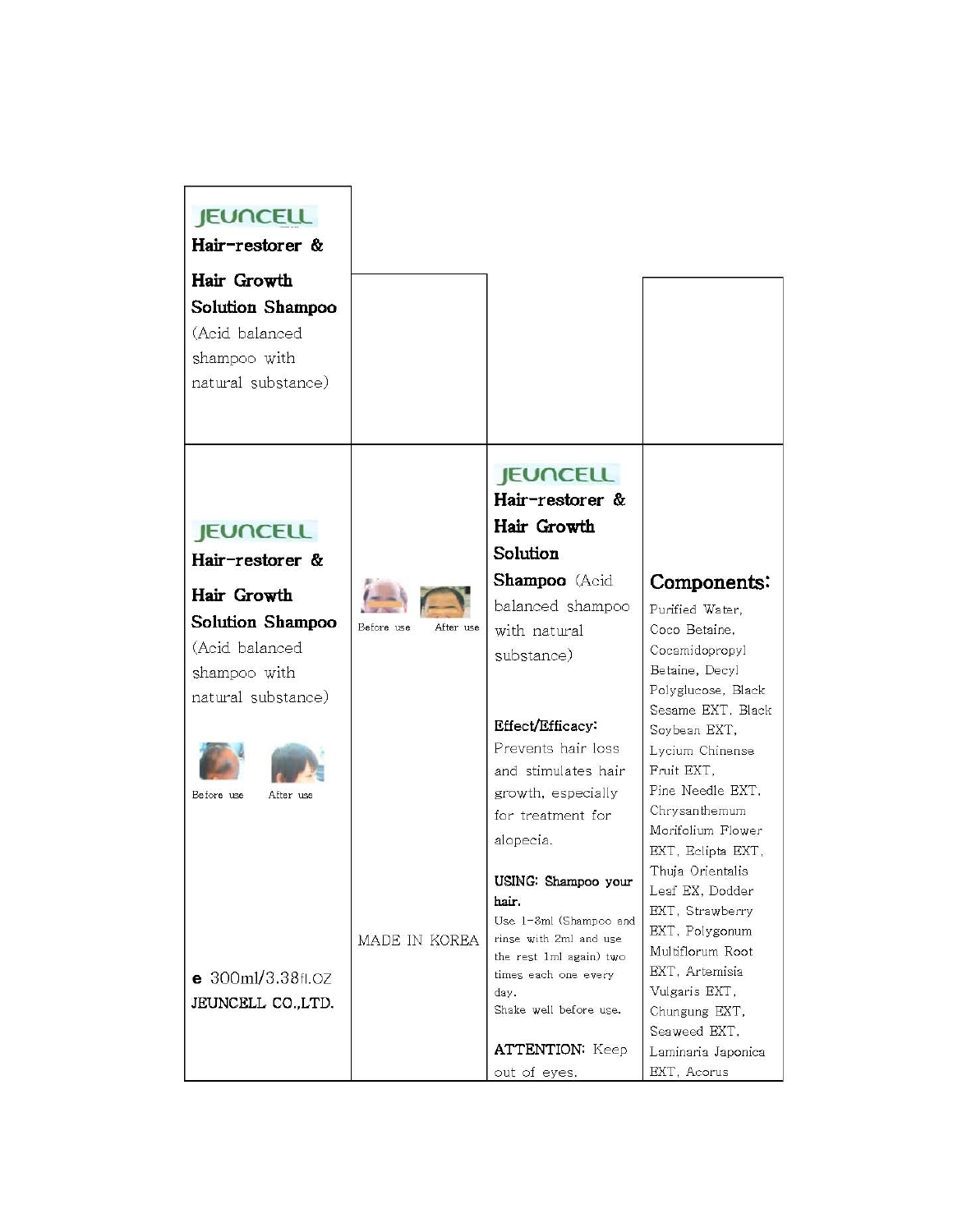# JEUNCELL HAIR RESTORER AND HAIR GROWTH SOLUTION

#### niacin shampoo

| <b>Product Information</b>                        |                                                        |                             |                           |  |  |  |
|---------------------------------------------------|--------------------------------------------------------|-----------------------------|---------------------------|--|--|--|
|                                                   |                                                        |                             |                           |  |  |  |
| Product Type                                      | HUMAN OTC DRUG                                         | Item Code (Source)          | NDC:54296-3001            |  |  |  |
| <b>Route of Administration</b>                    | <b>TOPICAL</b>                                         |                             |                           |  |  |  |
|                                                   |                                                        |                             |                           |  |  |  |
|                                                   |                                                        |                             |                           |  |  |  |
| <b>Active Ingredient/Active Moiety</b>            |                                                        |                             |                           |  |  |  |
|                                                   | <b>Ingredient Name</b>                                 | <b>Basis of Strength</b>    | Strength                  |  |  |  |
|                                                   | NIACIN (UNII: 2679 MF687A) (NIACIN - UNII:2679 MF687A) | <b>NIACIN</b>               | $2$ mg in $100$ mL        |  |  |  |
|                                                   |                                                        |                             |                           |  |  |  |
|                                                   |                                                        |                             |                           |  |  |  |
| <b>Inactive Ingredients</b>                       |                                                        |                             |                           |  |  |  |
|                                                   | <b>Ingredient Name</b>                                 |                             | Strength                  |  |  |  |
| PINE NEEDLE OIL (PINUS MUGO) (UNII: 6 KF1RLN1CI)  |                                                        |                             |                           |  |  |  |
|                                                   | TRIPTERYGIUM WILFORDII ROOT (UNII: 06Q6W5UGMZ)         |                             |                           |  |  |  |
| COCAMIDO PROPYL BETAINE (UNII: 5OCF3011KX)        |                                                        |                             |                           |  |  |  |
| <b>SESAME OIL (UNII: QX10 HYY4QV)</b>             |                                                        |                             |                           |  |  |  |
| LYCIUM CHINENSE FRUIT (UNII: TG711Q7A1Q)          |                                                        |                             |                           |  |  |  |
|                                                   | CHRYSANTHEMUM X MORIFOLIUM FLOWER (UNII: 2GR3C1A0WV)   |                             |                           |  |  |  |
| ECLIPTA PROSTRATA WHOLE (UNII: 8138 AB7E8Y)       |                                                        |                             |                           |  |  |  |
|                                                   | PLATYCLADUS ORIENTALIS LEAF (UNII: 32E5V7G32B)         |                             |                           |  |  |  |
| <b>STRAWBERRY</b> (UNII: 4J2TY8Y81V)              |                                                        |                             |                           |  |  |  |
| FALLOPIA MULTIFLORA ROOT (UNII: AUZ3VD75MC)       |                                                        |                             |                           |  |  |  |
| <b>ARTEMISIA VULGARIS ROOT (UNII: 32MP823R8S)</b> |                                                        |                             |                           |  |  |  |
| NORI (UNII: 477TV3P5UX)                           |                                                        |                             |                           |  |  |  |
| LAMINARIA JAPONICA (UNII: WE98HW412B)             |                                                        |                             |                           |  |  |  |
| ACORUS CALAMUS ROOT (UNII: XY1K7KIQ0F)            |                                                        |                             |                           |  |  |  |
| CAPSICUM (UNII: 00UK7646FG)                       |                                                        |                             |                           |  |  |  |
| <b>GREEN TEA LEAF (UNII: W2ZU1RY8B0)</b>          |                                                        |                             |                           |  |  |  |
| <b>ASIAN GINSENG (UNII: CUQ3A77YXI)</b>           |                                                        |                             |                           |  |  |  |
| JOJOBA OIL (UNII: 724GKU717M)                     |                                                        |                             |                           |  |  |  |
| DEXPANTHENOL (UNII: 106C93RI7Z)                   |                                                        |                             |                           |  |  |  |
| ROSEMARY (UNII: U67X351P9)                        |                                                        |                             |                           |  |  |  |
| SODIUM BENZOATE (UNII: OJ245FE5EU)                |                                                        |                             |                           |  |  |  |
|                                                   |                                                        |                             |                           |  |  |  |
|                                                   |                                                        |                             |                           |  |  |  |
| Packaging                                         |                                                        |                             |                           |  |  |  |
| $\#$<br><b>Item Code</b>                          | <b>Package Description</b>                             | <b>Marketing Start Date</b> | <b>Marketing End Date</b> |  |  |  |
| 1 NDC:54296-3001-1                                | 300 mL in 1 BOTTLE                                     |                             |                           |  |  |  |
|                                                   |                                                        |                             |                           |  |  |  |
|                                                   |                                                        |                             |                           |  |  |  |
|                                                   |                                                        |                             |                           |  |  |  |
| <b>Marketing Information</b>                      |                                                        |                             |                           |  |  |  |